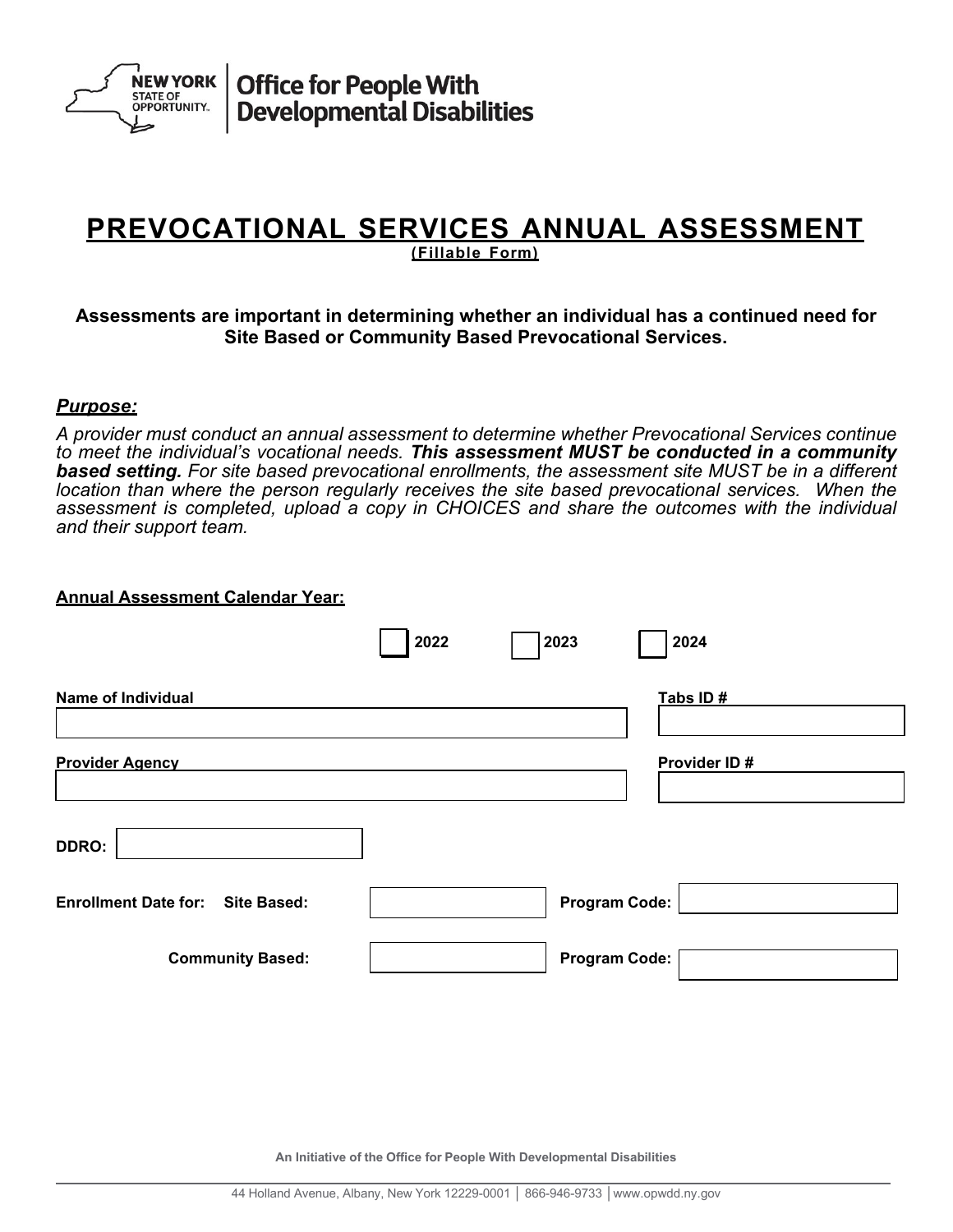# **List three (3) Vocational Tasks and/or Skills the individual has worked on in the last year:**

| 1.                        |  |
|---------------------------|--|
|                           |  |
|                           |  |
|                           |  |
| $\overline{2}$ .          |  |
|                           |  |
|                           |  |
|                           |  |
| $\overline{\mathbf{3}}$ . |  |
|                           |  |
|                           |  |
|                           |  |
|                           |  |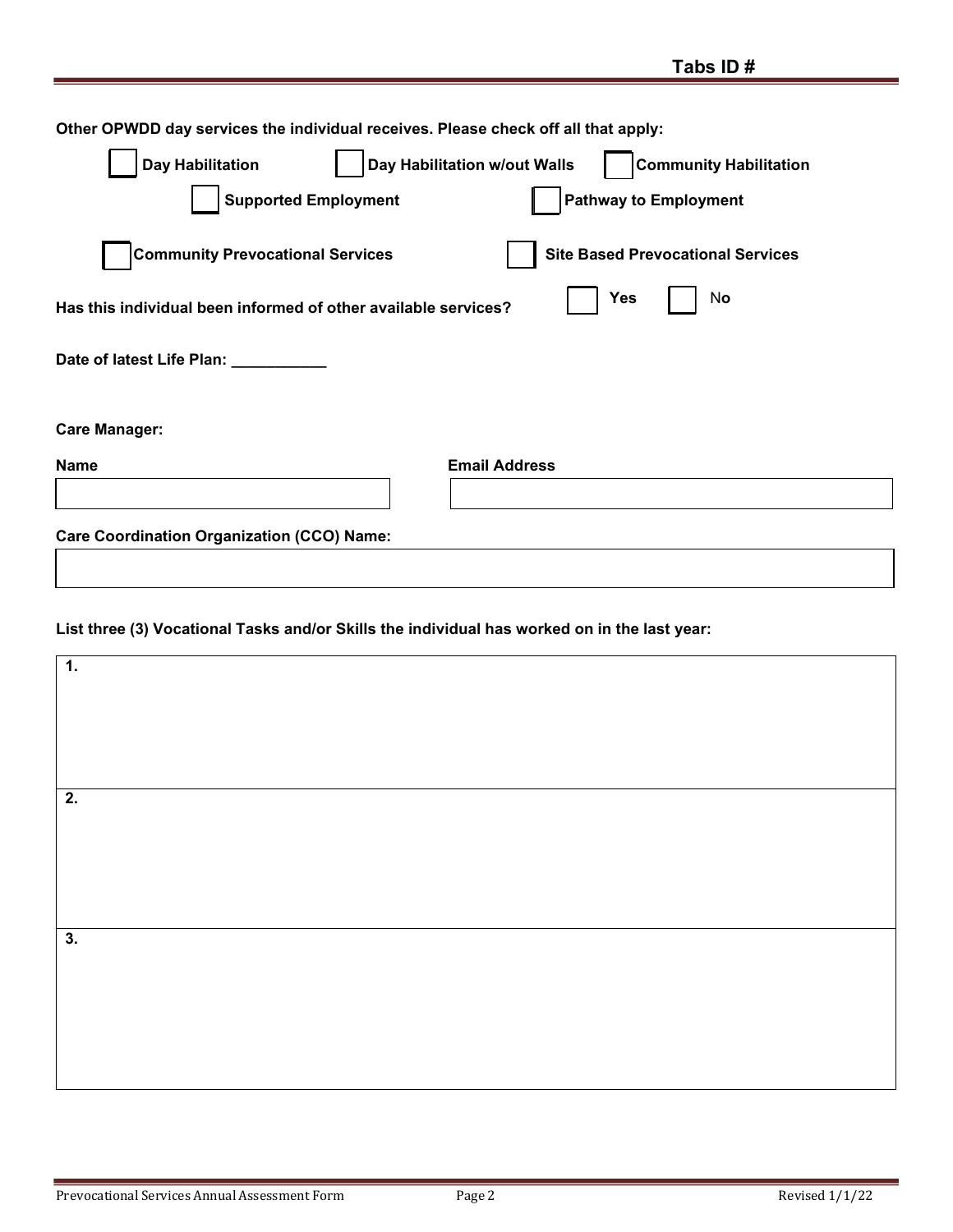# **Volunteer/Community Situational Assessment**

**(Prevocational Annual Assessment)**

- **1. Business/Organization Name/Site:**
- **2. Business/Organization/Site Address:**
- **3. Date(s) of Assessment:**
- **4. Length of Assessment (number of hours):**

**Additional Assessment site information (if multiple sites were used):**

#### **Tasks Performed:**

| $\overline{1}$ . |  |
|------------------|--|
|                  |  |
|                  |  |
| 2.               |  |
|                  |  |
|                  |  |
| 3.               |  |
|                  |  |
|                  |  |
|                  |  |
| $\overline{4}$ . |  |
|                  |  |
|                  |  |
|                  |  |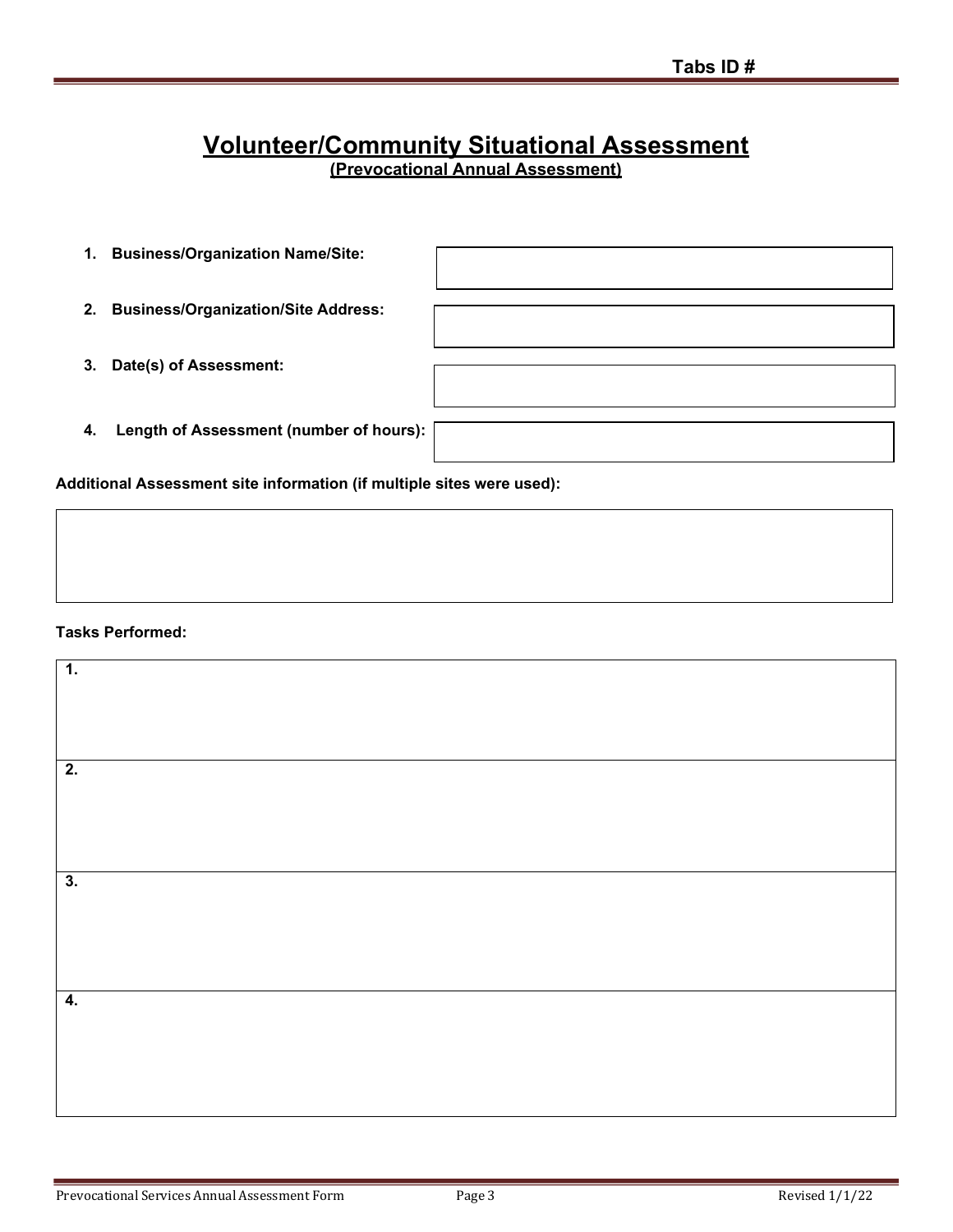**Describe the interactions observed during this situational assessment with the general public, customers, and coworkers:**

| <b>General Public:</b> |
|------------------------|
|                        |
|                        |
|                        |
|                        |
| <b>Customers:</b>      |
|                        |
|                        |
|                        |
| <b>Coworkers:</b>      |
|                        |
|                        |
|                        |
|                        |

**List three positive behaviors/skills observed during this situational assessment that could be transferable to competitive employment:**

| $\overline{2}$ .          |  |
|---------------------------|--|
|                           |  |
| $\overline{\mathbf{3}}$ . |  |
|                           |  |
|                           |  |

**1.**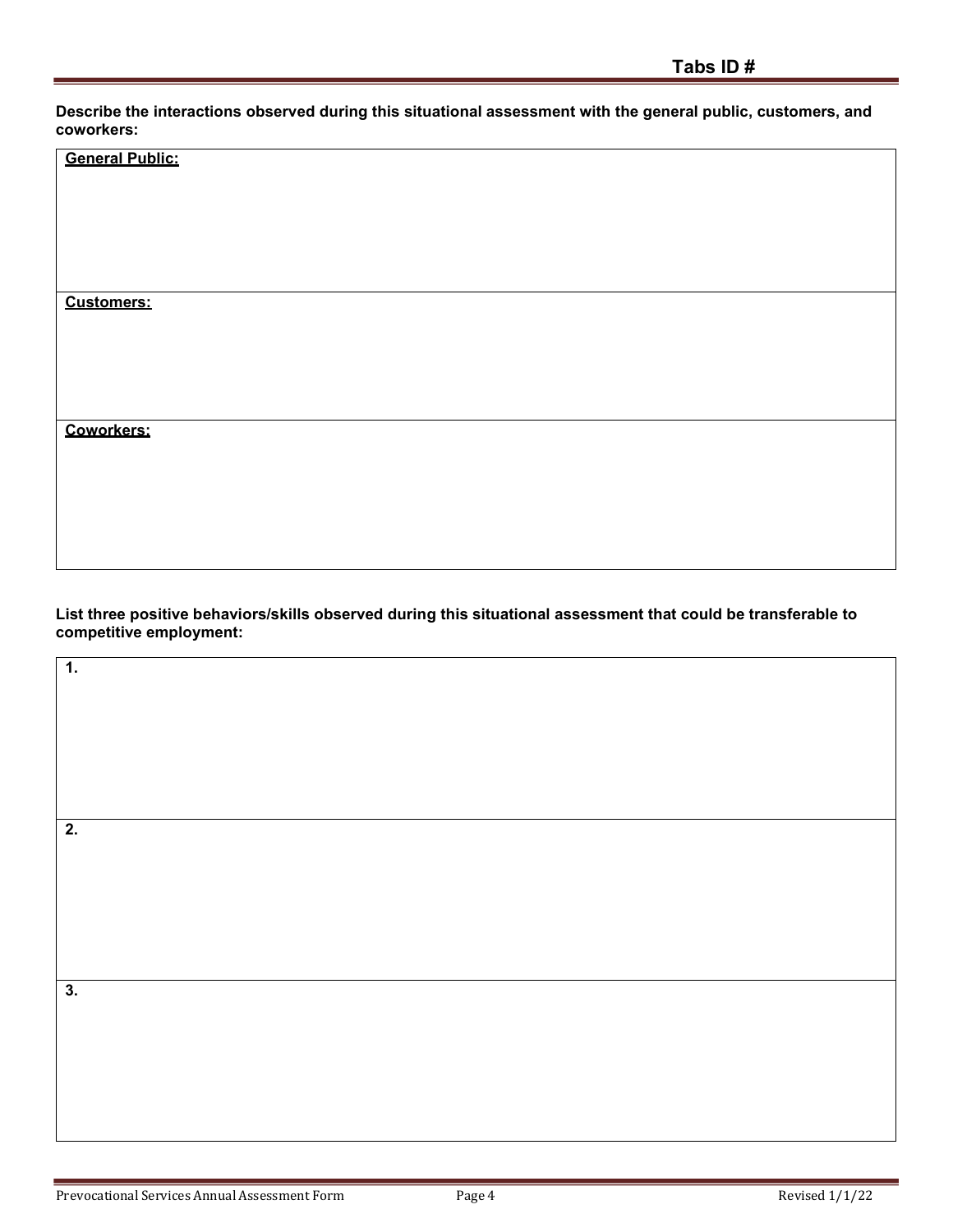**List three challenges observed during this situational assessment that would impact the individual's ability to obtain or maintain competitive employment:**

| 1.                                                                          |           |  |
|-----------------------------------------------------------------------------|-----------|--|
|                                                                             |           |  |
|                                                                             |           |  |
|                                                                             |           |  |
|                                                                             |           |  |
|                                                                             |           |  |
| 2.                                                                          |           |  |
|                                                                             |           |  |
|                                                                             |           |  |
|                                                                             |           |  |
|                                                                             |           |  |
|                                                                             |           |  |
|                                                                             |           |  |
| $\overline{\mathbf{3}}$ .                                                   |           |  |
|                                                                             |           |  |
|                                                                             |           |  |
|                                                                             |           |  |
|                                                                             |           |  |
|                                                                             |           |  |
|                                                                             |           |  |
|                                                                             |           |  |
| Did the individual enjoy the volunteer/community activities?<br>$\vert$ Yes | <b>No</b> |  |
|                                                                             |           |  |
|                                                                             |           |  |

**Would** the individual benefit from additional volunteer/community activities? | | Yes | | No

**If yes, describe what actions will be taken to offer additional opportunities.**

#### **If no, explain why not?**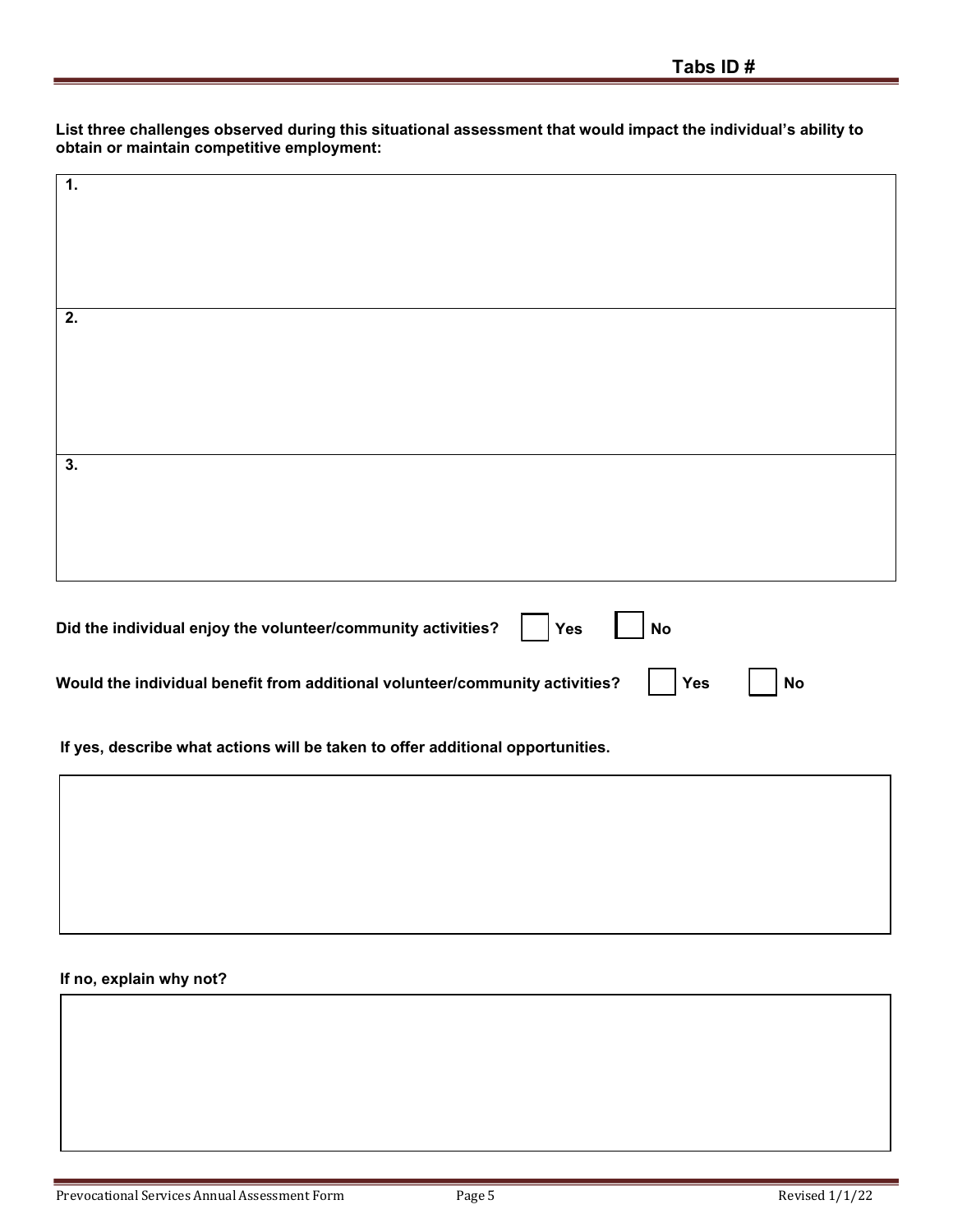|                                                                                                                                                              | Tabs ID#                |
|--------------------------------------------------------------------------------------------------------------------------------------------------------------|-------------------------|
| Does the individual have a written Discovery Report or Career/Vocational Plan:<br>Note: Prevocational Staff Action plan is not a full Career/Vocational Plan | <b>Yes</b><br><b>No</b> |
| If yes, have you considered: Employment Training Program (ETP)                                                                                               | <b>Yes</b><br><b>No</b> |
| <b>Supported Employment (SEMP)</b>                                                                                                                           | <b>No</b><br><b>Yes</b> |
| <b>Pathway to Employment (PTE)</b>                                                                                                                           | No<br><b>Yes</b>        |
| Describe what actions will be taken.                                                                                                                         |                         |
|                                                                                                                                                              |                         |
|                                                                                                                                                              |                         |
|                                                                                                                                                              |                         |
|                                                                                                                                                              |                         |
|                                                                                                                                                              |                         |
| If no, have you considered: Employment Training Program (ETP)                                                                                                | Yes<br><b>No</b>        |
| <b>Pathway to Employment (PTE)</b>                                                                                                                           | <b>No</b><br><b>Yes</b> |
| Describe what actions will be taken.                                                                                                                         |                         |
|                                                                                                                                                              |                         |
|                                                                                                                                                              |                         |
|                                                                                                                                                              |                         |
|                                                                                                                                                              |                         |
|                                                                                                                                                              |                         |
|                                                                                                                                                              |                         |
| If the decision was made NOT to pursue ETP, SEMP and/or PTE describe the specific<br>actions/supports that will be delivered through prevocational services. |                         |
| (List at least 3)                                                                                                                                            |                         |
| $\mathbf 1$ .                                                                                                                                                |                         |
|                                                                                                                                                              |                         |

| 2. |  |  |  |
|----|--|--|--|
|    |  |  |  |
| 3. |  |  |  |
|    |  |  |  |
|    |  |  |  |
|    |  |  |  |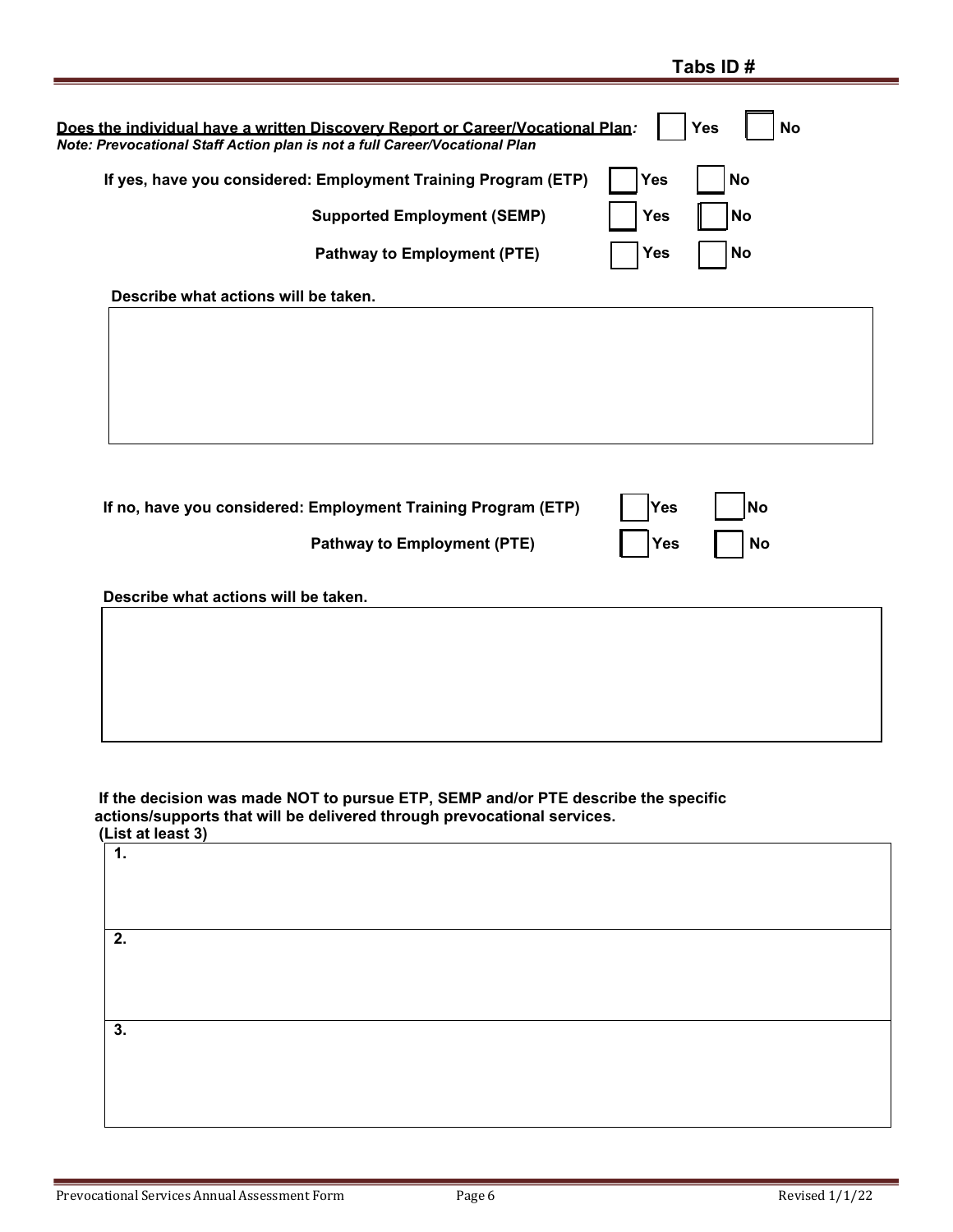**Provide any other information that would demonstrate the individual's need for continued enrollment in site based or community based prevocational services.**

| Completed Dy (Drinted Name) | TiH <sub>2</sub> |  |
|-----------------------------|------------------|--|

| <b>Completed By (Printed Name)</b> | Title                 |
|------------------------------------|-----------------------|
|                                    |                       |
|                                    |                       |
|                                    |                       |
| <b>Email address</b>               | <b>Date Completed</b> |
|                                    |                       |

**The following section to be completed by the Provider Agency Director/Manager/Supervisor of Prevocational Services.**

*I have reviewed the Prevocational Assessment and agree with the content of the assessment as well as the recommended actions.*

| <b>Reviewer/Approver (Printed Name)</b> | <b>Title</b>                  |
|-----------------------------------------|-------------------------------|
|                                         |                               |
|                                         |                               |
|                                         |                               |
| <b>Email address</b>                    | <b>Date Reviewed/Approved</b> |
|                                         |                               |
|                                         |                               |

When completed please upload the assessment into CHOICES. Instructions are located on the following page or go to the OPWDD CHOICES webpage **[https://opwdd.ny.gov/opwdd\\_login/choices](https://opwdd.ny.gov/opwdd_login/choices)**